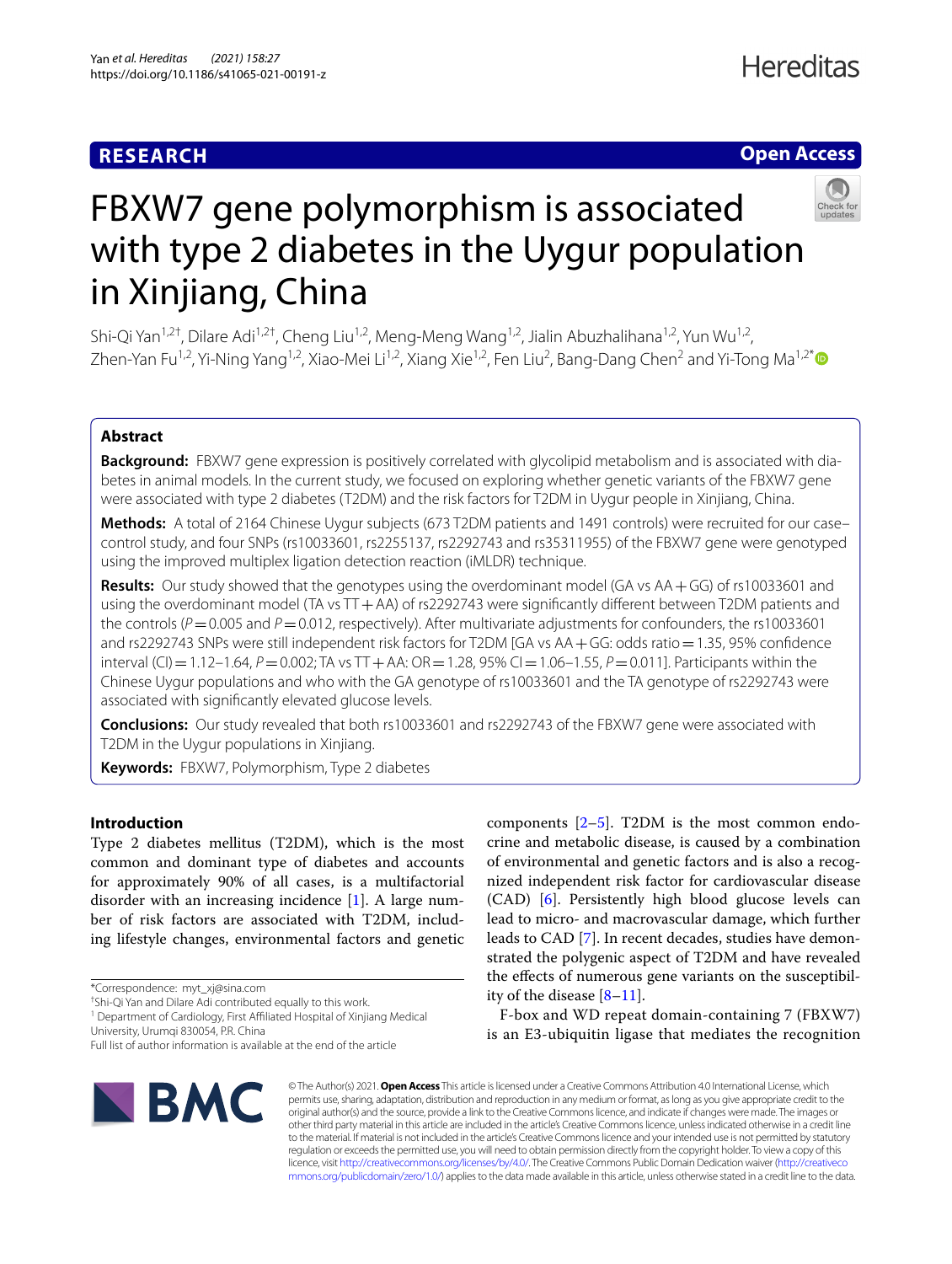of phosphorylated substrates, such as SREBPs, for proteolysis [[12](#page-5-7), [13\]](#page-5-8). FBXW7 interacts with nuclear SREBP family genes and improves their ubiquitination, eventually resulting in their degradation, suggesting that FBXW7 could regulate blood lipids [[12–](#page-5-7)[16\]](#page-5-9). Several studies have demonstrated that disorders of lipid metabolism are involved in the pathogenesis of CAD [[17](#page-5-10), [18\]](#page-5-11). Our preliminary fndings suggested that the FBXW7 gene variant is associated with CAD in the Uygur Chinese population. Interestingly, Fbxw7 has also been noted to play a vital role in glucose homeostasis by promoting the ubiquitination and degradation of Fetuin-A in a manner dependent on the phosphorylation of Serine 305 and Serine 309. Liver-specifc ablation of FBXW7 disrupts glucose homeostasis. However, in the obese liver, FBXW7 expression confers several benefcial metabolic efects, such as protection against glucose intolerance, insulin resistance, and hyperglycaemia [\[19](#page-5-12)]. Additionally, despite the widespread reports of Fbxw7 involvement in glucose metabolism, its single nucleotide polymorphisms (SNPs) have not been studied. Hence, the aim and focus of the present research was to assess the associations between genetic polymorphisms of FBXW7 and T2DM in the Uygur Chinese populations in Xinjiang, China.

### **Methods**

### **Ethical approval of the study protocol**

The Ethics Committee of the First Affiliated Hospital of Xinjiang Medical University approved this study (Ethical approval number: K202011-06), and it was executed in accordance with the standards of the Declaration of Helsinki. Each participant gave written informed consent and explicit permission for pertinent clinical data collection and DNA analyses.

### **Subjects**

A total of 2164 Uygur participants were recruited randomly (1483 men, 681 women) from the Medical University Hospital between August 2013 and November 2016. These subjects, who all resided in the Xinjiang Uygur Autonomous Region of China, passed the eligibility criteria and had genotyping data of the FBXW7 gene. A total of 672 patients that were diagnosed with T2DM were assigned to the case group. T2DM was defned as those who had a fasting plasma glucose (FPG) $\geq$ 7.0 mmol/l, a 2 h postload plasma glucose (2 hPG)  $\geq$  11.1 mmol/l, or a history of having hypoglycaemia therapy [[20\]](#page-5-13). A total of 1492 subjects with normal glucose tolerance (NGT) were designated as the control group. NGT was defned as  $FPG < 6.1$  mmol/l and 2 hPG  $< 7.8$  mmol/l.

### **Genotyping**

Four tag SNPs of FBXW7 were obtained using Haploview 4.2 software alongside the International HapMap project website phases I and II [\(http://www.hapmap.](http://www.hapmap.org) [org](http://www.hapmap.org)). rs10033601 (SNP1), rs2255137 (SNP2), rs2292743 (SNP3), and rs35311955 (SNP4) were included by using the minor allele frequency  $(MAF) > 0.05$  and the linkage disequilibrium patterns with  $r^2 \ge 0.8$  as the cut-off. We perform the linkage disequilibrium blocks in the genome area in FBXW7 genes by using the Ldheatmap software in R package. As shown in Fig. [1](#page-1-0), the LD values are displayed as follows: the higher the  $R^2$  value, the deeper the redness of the color. A standard venipuncture technique was used to obtain blood samples from the participants using EDTA-containing tubes. Using a blood genome extraction kit, we extracted the DNA from the blood leukocytes at the periphery (Beijing Bioteke Corporation, Beijing, China). Without knowledge of the subject's data, genotyping was performed, and approximately 10% of the samples were duplicated for the purposes of monitoring the quality of the genotyping.

### **Statistical analysis**

SPSS version 23.0 for Windows was used to perform the statistical analyses of the study (SPSS Inc. Chicago, IL, USA). The chi-square test was used to assess the

<span id="page-1-0"></span>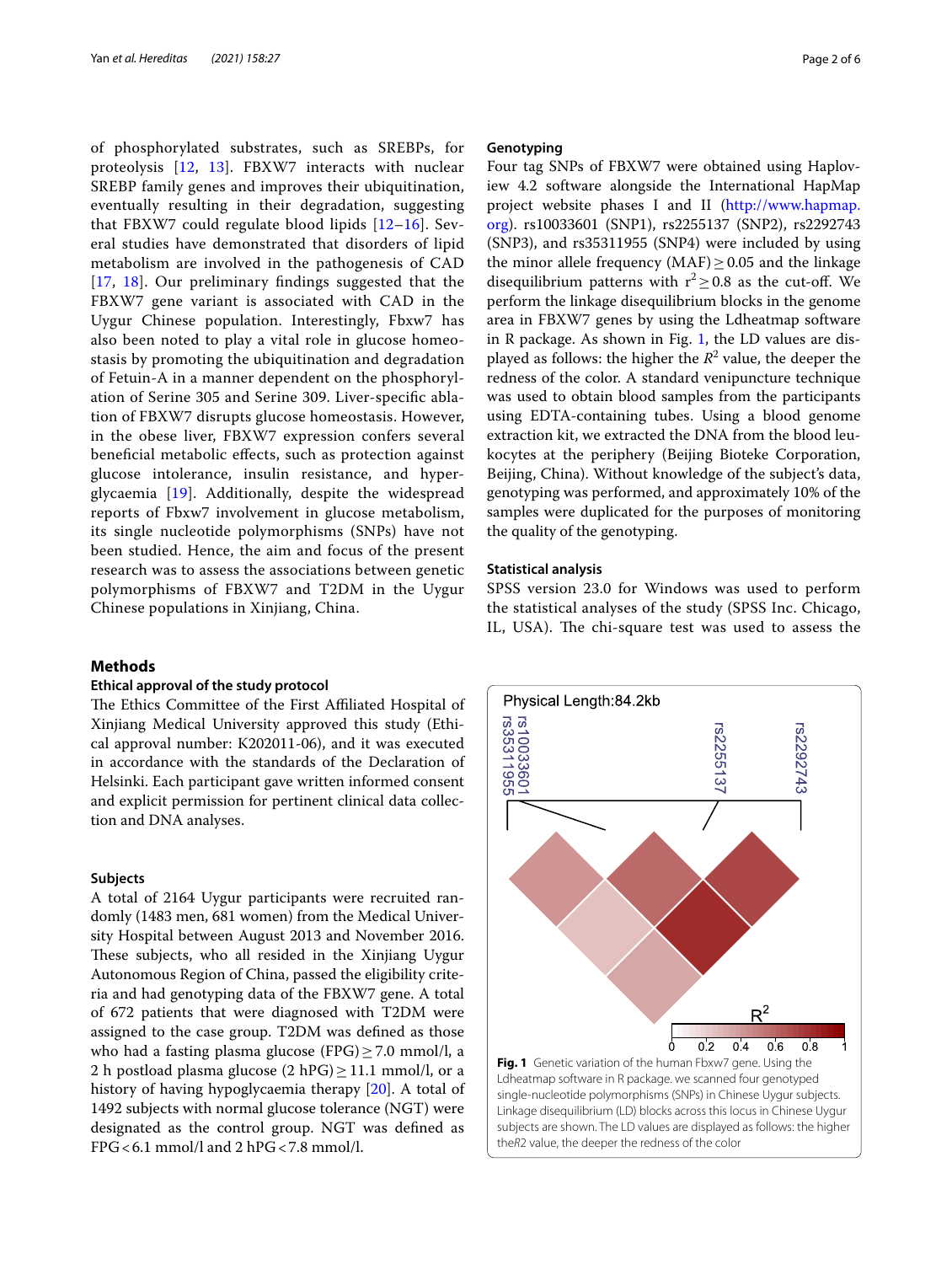equilibrium assessed by the Hardy–Weinberg test. The Kolmogorov–Smirnov test was used to examine the normality of the variables. Data were reported as the mean plus or minus the S.D. for normally distributed variables. However, the diference between the male and female patients was assessed with the two-independent-sample T-test. The chi-square test was used to analyse the categorical data, such as the diferences of the frequencies of drinking, genotypes, smoking and hypertension between the groups. General linear analysis was performed to test the existing association between the lipid profles and the FBXW7 genotypes, and logistic regression analyses were used to assess the contribution of the major risk factors. Two-tailed *P*-values of 0.05 were considered signifcant.

### **Results**

### **Clinical characteristics of subjects**

The subjects' baseline characteristics are shown in Table [1.](#page-2-0) There were significant differences in serum total cholesterol (TC), triglycerides (TGs), low-density lipoprotein cholesterol (LDL-C), high-density lipoprotein cholesterol (HDL-C), fasting blood glucose (FBG), body mass index (BMI), blood urea nitrogen (Bun), uric acid levels and prevalence of hypertension between the two groups (all  $P < 0.05$ ).

<span id="page-2-0"></span>

| Table 1 Clinical and metabolic characteristics of subjects |  |
|------------------------------------------------------------|--|
|------------------------------------------------------------|--|

| <b>Characteristics</b>  | Control<br>$(n=1491)$ | DM $(n=673)$       | χ2 or t | P value |
|-------------------------|-----------------------|--------------------|---------|---------|
| Age (years)             | $56.9 \pm 11.8$       | $57.8 \pm 11.9$    | 2.013   | 0.052   |
| Gender, female<br>(% )  | 465 (31.2%)           | 216 (32.1%)        | 0.177   | 0.689   |
| Smoking, n(%)           | 787 (52.8%)           | 377 (56%)          | 1.952   | 0.177   |
| Drinking, n (%)         | 473 (31.7%)           | 217 (31.2%)        | 0.058   | 0.842   |
| Hypertension,<br>n (%)  | 714 (47.6%)           | 448 (66.6%)        | 65.079  | < 0.001 |
| BMI, mean (SD)          | $25.84 \pm 3.41$      | $26.17 \pm 3.39$   | 2.058   | 0.040   |
| Cr, mean (SD)           | $73.80 \pm 18.03$     | $73.43 \pm 20.27$  | 0.425   | 0.671   |
| BUN, mean (SD)          | $5.38 \pm 1.46$       | $5.56 \pm 2.05$    | 2.356   | 0.019   |
| Uric acid, mean<br>(SD) | $318.65 \pm 81.47$    | $302.41 \pm 81.90$ | 4.284   | < 0.001 |
| FBG, mean (SD)          | $5.18 \pm 1.29$       | $8.08 \pm 3.66$    | 27.060  | < 0.001 |
| TG, mean (SD)           | $1.79 \pm 1.11$       | $2.00 \pm 1.29$    | 3.918   | 0.001   |
| TC, mean (SD)           | $4.11 \pm 1.22$       | $3.98 \pm 1.27$    | 2.206   | 0.028   |
| HDL-C, mean (SD)        | $1.06 \pm 0.33$       | $0.98 \pm 0.31$    | 4.985   | < 0.001 |
| LDL-C, mean (SD)        | $2.55 \pm 0.86$       | $2.41 + 0.97$      | 3.465   | 0.001   |

Data are presented as number of patients (%) or mean standard  $\pm$  deviation

*BMI* Body mass index, *Cr* Creatinine, *BUN* Blood urea nitrogen, *FBG* Fasting blood glucose, *TG* Triglyceride, *TC* Total cholesterol, *HDL-C* High density lipoproteincholesterol, *LDL-C* Low-density lipopretein-cholesterol

### **Distribution of SNPs of FXBW7 gene in subjects**

The distributions of the SNPs in the FXBW7 gene are shown in Table [2](#page-3-0). The genotype distributions of the four SNPs were in accordance with the Hardy–Weinberg equilibrium balance (all *P*>0.05). Our results indicated that the distributions of rs2255137 and rs35311955 SNPs between the case and control groups were similar (all *P*>0.05). For rs10033601 and rs2292743, the distribution of genotypes and the overdominant model{(GA vs  $AA+GG$ ), (TA vs TT+AA)}showed a significant difference between the two groups  $(P=0.005, P=0.012)$ .

Multivariable logistic regression analyses revealed that after adjusting for the major confounding factors, including BMI, BUN, TG, uric acid, Cr, LDL-C, age, TC, sex, HDL-C, smoking, and hypertension, the rs10033601 SNP was an independent risk factor for T2DM [GA vs  $AA + GG$ : odds ratio  $(OR) = 1.35$ , 95% confidence interval  $(CI) = 1.12-1.64$ ,  $P = 0.002$ , Table [3](#page-3-1)]. However, after adjusting for confounders, rs2292743 was still an independent risk factor for T2DM [TA vs TT+AA: OR=1.28, 95% CI=1.06–1.55, *P*=0.011, Table [4](#page-3-2)].

### **Univariate logistic regression analysis of rs10033601 and rs2292743 genotypes for T2DM risk factors**

The relationship between FXBW7 gene polymorphisms and recognized risk factors for T2DM as follow-ing in Tables [5](#page-4-0) and [6.](#page-4-1) The rs2292743 SNPs were shown to signifcantly increase T2DM risk in obese people with  $BMI \geq 28 \text{ kg/m}^2 \text{ (TA vs } TT + AA: OR = 1.37, 95\%$  $CI = 1.13 - 1.67$ ,  $P = 0.002$ ).

### **Discussion**

In the present study, we found that rs10033601 and rs2292743 variations in the FBXW7 gene were all strongly correlated with the T2DM susceptibility in the Uygur Chinese population. Thus far, this was the first study to investigate the common allelic variants in the FBXW7 gene and their association with T2DM in the Uygur Chinese population.

Previous investigations have revealed the associations of the FBXW7 gene with tumour suppression and the progression of the cell cycle [[21–](#page-5-14)[23](#page-5-15)]. Moreover, FBXW7 has an essential role in regulating the metabolism of energy and lipids. FBXW7 regulates the functions of the SREBO protein family that control the synthesis of triglycerides and their stability. SREBP family gene stabilization enhances cholesterol and fatty acid synthesis and induces the expression of SREBP alongside the uptake of LDL-C [[24](#page-5-16)]. In addition, Bengoechea et al. [\[25](#page-5-17)] found that FBXW7 negatively regulates adipocyte diferentiation through targeted intervention in  $C/EBP$   $\alpha$  for degradation. FBXW7 plays key roles in regulating lipogenesis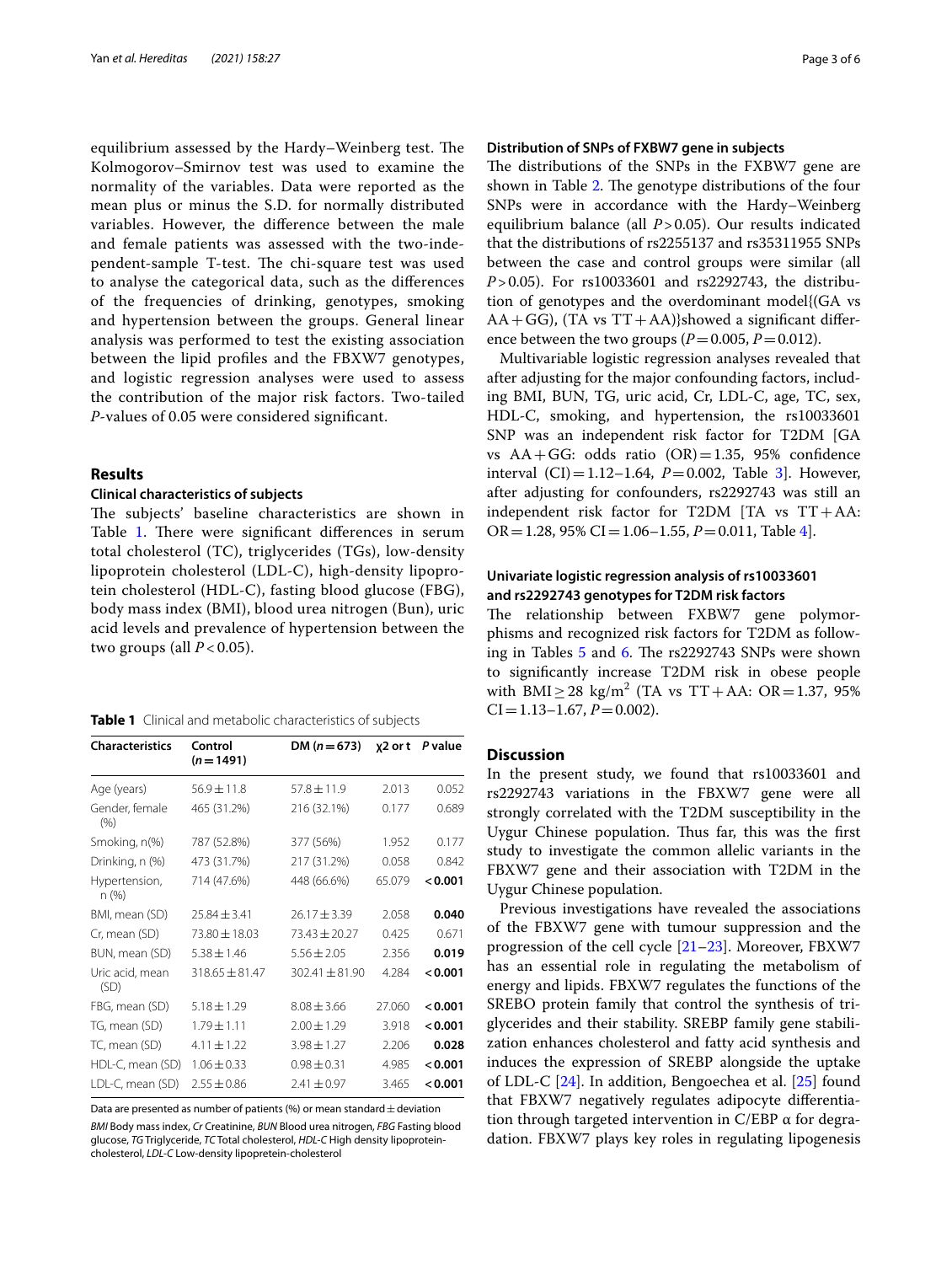<span id="page-3-0"></span>**Table 2** Distribution of SNPs of FXBW7 gene in the cases and controls

| Genotype   | Model             |           | Case (n, %) | Control (n,<br>%) | P value |
|------------|-------------------|-----------|-------------|-------------------|---------|
| rs10033601 | Codomi-           | AA        | 254 (37.7)  | 512 (34.3)        | 0.018   |
|            | nant              | GА        | 281 (41.8)  | 719 (48.2)        |         |
|            |                   | GG        | 138 (20.5)  | 260 (17.4)        |         |
|            | Dominant          | ΑA        | 254 (37.7)  | 512 (34.3)        | 0.132   |
|            |                   | $GA + GG$ | 419 (62.3)  | 979 (65.7)        |         |
|            | Recessive         | $AA + GA$ | 535 (79.5)  | 1231 (82.6)       | 0.093   |
|            |                   | GG        | 138 (20.5)  | 260 (17.4)        |         |
|            | Overdomi-         | $AA+GG$   | 392 (58.2)  | 772 (51.8)        | 0.005   |
|            | nant              | GА        | 281 (41.8)  | 719 (48.2)        |         |
|            | Allele            | Α         | 789 (58.6)  | 1743 (58.5)       | 0.918   |
|            |                   | G         | 557 (41.4)  | 1239 (41.5)       |         |
| rs2255137  | Codomi-           | TT        | 199 (29.6)  | 426 (28.6)        | 0.471   |
|            | nant              | CT        | 311 (46.2)  | 730 (49.0)        |         |
|            |                   | CC        | 163 (24.2)  | 335 (22.5)        |         |
|            | Dominant          | TT        | 199 (29.6)  | 426 (28.6)        | 0.335   |
|            |                   | $CT+CC$   | 474 (70.4)  | 1065 (71.4)       |         |
|            | Recessive         | $TT + CT$ | 510 (75.8)  | 1156 (77.5)       | 0.37    |
|            |                   | CC        | 163 (24.2)  | 335 (22.5)        |         |
|            | Overdomi-<br>nant | $TT + CC$ | 362 (53.8)  | 761 (51.0)        | 0.236   |
|            |                   | CT        | 311 (46.2)  | 730 (49.0)        |         |
|            | Allele            | Τ         | 709 (52.7)  | 1582 (53.1)       | 0.818   |
|            |                   | C         | 637 (42.3)  | 1400 (46.9)       |         |
| rs2292743  | Codomi-<br>nant   | ТT        | 158 (23.5)  | 318 (21.3)        | 0.039   |
|            |                   | TA        | 288 (42.3)  | 726 (48.7)        |         |
|            |                   | AA        | 227 (33.7)  | 447 (30.0)        |         |
|            | Dominant          | ТT        | 158 (23.5)  | 318(21.3)         | 0.263   |
|            |                   | $TA + AA$ | 515 (76.5)  | 1173 (78.7)       |         |
|            | Recessive         | $TT+TA$   | 446 (66.3)  | 1044 (70.0)       | 0.088   |
|            |                   | AA        | 227 (33.7)  | 447 (30.0)        |         |
|            | Overdomi-         | $TT + AA$ | 385 (57.2)  | 765 (51.3)        | 0.012   |
|            | nant              | TA        | 288 (42.8)  | 726 (48.7)        |         |
|            | Allele            | Τ         | 604 (44.9)  | 1362 (45.7)       | 0.624   |
|            |                   | A         | 742 (55.1)  | 1620 (54.3)       |         |
| rs35311955 | Codomi-           | GG        | 400 (59.4)  | 886 (59.4)        | 0.607   |
|            | nant              | GC        | 230 (34.2)  | 525 (35.2)        |         |
|            |                   | CC        | 43 (6.4)    | 80 (5.4)          |         |
|            | Dominant          | GG        | 400 (59.4)  | 886 (59.4)        | 1.000   |
|            |                   | $GC + CC$ | 273 (40.6)  | 606 (40.6)        |         |
|            | Recessive         | $GG+GC$   | 630 (93.6)  | 1411 (94.6)       | 0.367   |
|            |                   | CC        | 43 (6.4)    | 80 (5.4)          |         |
|            | Overdomi-         | $GG + CC$ | 360 (53.7)  | 758 (51.0)        | 0.712   |
|            | nant              | GC        | 230 (34.2)  | 728 (49.0)        |         |
|            | Allele            | G         | 1030 (76.5) | 2297 (77.0)       | 0.715   |
|            |                   |           | 316 (23.5)  | 685 (23.0)        |         |

|                               | 0R    | 95%CI           | P value |
|-------------------------------|-------|-----------------|---------|
| rs10033601(GA<br>$vs.AA + GG$ | 1.354 | 1.118-1.640     | 0.002   |
| Gender                        | 1.142 | $0.872 - 1.495$ | 0.333   |
| Age                           | 1.012 | $1.001 - 1.024$ | 0.032   |
| <b>BMI</b>                    | 1.024 | $0.995 - 1.053$ | 0.110   |
| Hypertension                  | 2.059 | 1.689-2.510     | 0.000   |
| Smoking                       | 1.242 | $0.972 - 1.588$ | 0.084   |
| Drinking                      | 1.009 | $0.791 - 1.286$ | 0.943   |
| <b>BUN</b>                    | 1.091 | 1.027-1.158     | 0.005   |
| Cr                            | 1.001 | $0.995 - 1.007$ | 0.720   |
| Uric acid                     | 0.996 | 0.995-0.997     | 0.000   |
| TG                            | 1.181 | 1.084-1.286     | 0.000   |
| TC.                           | 0.934 | $0.832 - 1.049$ | 0.250   |
| $HDI-C$                       | 0.507 | $0.364 - 0.706$ | 0.000   |
| LDL-C                         | 0.909 | $0.776 - 1.064$ | 0.234   |

### <span id="page-3-1"></span>**Table 3** Results of logistic analysis (rs10033601)

<span id="page-3-2"></span>**Table 4** Results of logistic analysis (rs2292743)

|                          | ΟR    | 95%CI           | P value |
|--------------------------|-------|-----------------|---------|
| rs2292743(TA vs.TT + AA) | 1.280 | 1.058-1.550     | 0.011   |
| Gender                   | 1.143 | 0.873-1.496     | 0.331   |
| Age                      | 1.012 | $1.001 - 1.023$ | 0.037   |
| BMI                      | 1.023 | $0.995 - 1.053$ | 0.113   |
| Hypertension             | 2.045 | 1.078-2.493     | 0.000   |
| Smoking                  | 1.248 | $0.997 - 1.595$ | 0.076   |
| Drinking                 | 1.000 | 0.785-1.274     | 0.999   |
| <b>BUN</b>               | 1.092 | 1.028-1.160     | 0.004   |
| Cr                       | 1.001 | $0.995 - 1.007$ | 0.713   |
| Uric acid                | 0.996 | 0.995-0.997     | 0.000   |
| TG                       | 1.183 | 1.086-1.288     | 0.000   |
| TC                       | 0.935 | $0.832 - 1.050$ | 0.254   |
| HDL-C                    | 0.511 | $0.367 - 0.712$ | 0.000   |
| LDL-C                    | 0.912 | 0.779-1.068     | 0.253   |

and cell proliferation and diferentiation in the liver, and this has been shown both in basic biological and clinical experiments.

Alteration of lipid metabolism is a risk factor and characteristic feature of atherosclerosis. Atherosclerosis develops as a result of a multistep process ultimately leading to cardiovascular disease associated with a high morbidity and a high mortality. As previously mentioned, T2DM is a metabolic disorder characterized by chronic hyperglycaemia. Changes in blood lipid levels in diabetic patients are associated with an increased production of triglyceride-rich lipoproteins in the liver, leading to an increased formation of atherosclerotic very low-density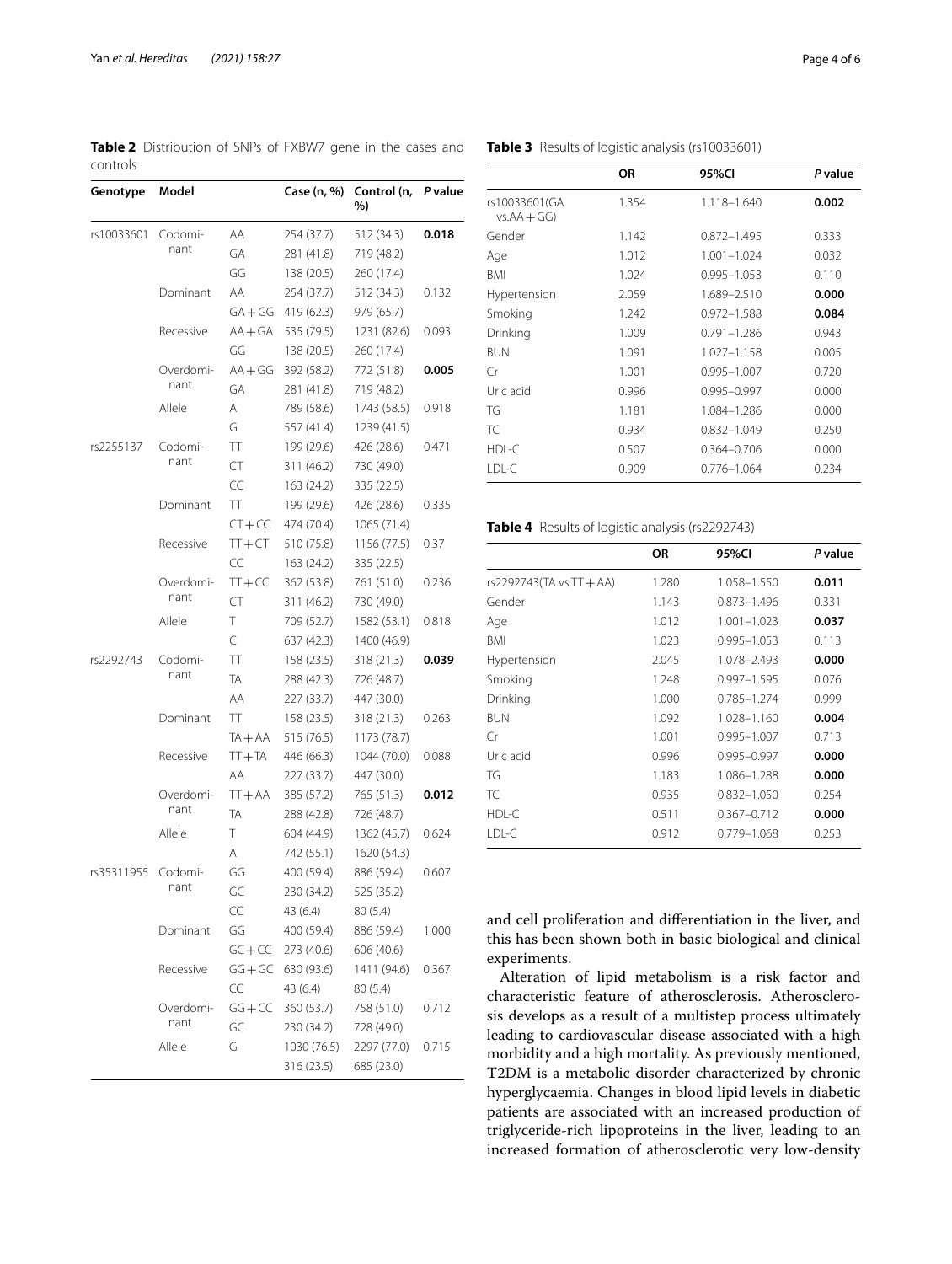| rs10033601         | $AA + GG (n = 1164)$ | $GA (n = 1000)$ | ΟR   | 95%CI           |       |
|--------------------|----------------------|-----------------|------|-----------------|-------|
| $BM \geq 28$ kg/m2 | 319 (26.9%)          | 237 (23.7%)     | .184 | $0.974 - 1.439$ | 0.089 |
| Age $\geq$ 48      | 1001 (86.0%)         | 841 (84.1%)     | .161 | $0.916 - 1.471$ | 0.217 |

<span id="page-4-0"></span>**Table 5** Univariate logistic regression analysis of rs10033601 genotypes for T2DM risk factors

<span id="page-4-1"></span>**Table 6** Univariate logistic regression analysis of rs2292743 genotypes for T2DM risk factors

| rs2292743          | $TT + AA (n = 803)$ | TA ( $n = 1014$ ) | <b>OR</b> | 95%CI           |       |
|--------------------|---------------------|-------------------|-----------|-----------------|-------|
| $BM \geq 28$ kg/m2 | 324 (28.2%)         | 226 (22.3%)       | .368      | $1.124 - 1.664$ | 0.002 |
| Age $\geq$ 48      | 995 (86.5%)         | 847 (83.5%)       | .266      | 0.999-1.604     | 0.051 |

lipoproteins (VLDL)  $[26]$  $[26]$ . This can eventually accelerate the development of atherosclerosis and even lead to CAD.

The relationship between T2DM and Fbxw7 was first studied by Zhao et al. [\[27](#page-5-19)]; they investigated the liver triglyceride contents as well as the expression levels of proinfammatory cytokines in WAT of FBXW7 LKO mice and found that they were markedly increased. Additionally, this study knocked down fetuin-A expression in FBXW7 LKO mice and observed that FBXW7 improves glucose metabolism by promoting fetuin-A degradation. A corresponding decrease in fetuin-A levels was also observed in FBXW7-overexpressing obese mice compared to WT controls. These findings showed that FBXW7 contributed to the elevated glucose levels.

In the present study, we genotyped polymorphisms of rs10033601, rs2255137, rs2292743 and rs35311955 of SNPs in the FBXW7 gene and found that rs10033601 and rs2292743 were associated with T2DM. The rs10033601 GA genotype and the rs2292743 TA genotype had higher frequencies in T2DM patients than in controls. After adjusting for several confounders, this association remained, indicating that rs10033601 GA and rs2292743 TA were independent risk factors for T2DM. According to the defnition of genetics, the over-dominant model means the condition of a heterozygote having a phenotype that is more pronounced or better adapted than that of either homozygote. This may be due to the accumulation of diferent alleles. So heterozygotes for rs10033601 and rs2292743 were risk factors for the development of T2DM. Together, these results might provide convincing evidence assuming that genetic polymorphisms of the FBXW7 gene are associated with T2DM. However, the mechanisms that may link the FBXW7 genetic polymorphisms to T2DM remain unclear.

There are a number of limitations that might have infuenced some of the study's fndings. First, this study was only carried out in the First Afliated Hospital of the Xinjiang Medical University. Conclusions of the study were primarily drawn using the observed associations, and we failed to obtain a cause-and-efect relationship between the risk factors and T2DM. Second, the Uygur Chinese population is an admixed population that mainly lives in the Xinjiang Uygur Autonomous Region of China, and there is a lack of individual genetic background information. Third, the present study lacked a functional validation. Additional studies need to be undertaken to clarify the underlying molecular mechanisms that underlie the associations of the FBXW7 gene polymorphisms with T2DM. Four, The current research is only limited to the Uygur population, and the future work should try to supplement the research of Han and other ethnic groups as the control group.

### **Conclusions**

In conclusion, our study revealed that rs10033601 and rs2292743 of the FBXW7 gene were associated with T2DM in Uygur subjects in Xinjiang. Those who had the GA genotype of rs10033601 as well as those subjects who had the TA genotype of rs2292743 were found to have an association with the presence of T2DM.

#### **Acknowledgements**

Our gratitude and thanks goes to all the patients who accepted and took part in this study.

#### **Authors' contributions**

The experiments were designed and conceived by DA and SY who also wrote the draft of the experiment's manuscript: data collections as well as analyses inclined to the statistics were done by FL, JA and BC; the laboratory experiments were conducted by DA, MMW and CL while the critical comments that were pertained to the draft were given by XL, YY, XX and YM who also took part in the writing of the manuscript. This study was under supervision and had its clinical assessments review done by DA, SY as well as YW. The fnal approval of the whole study was given by all the authors who had gone through whole of the study.

### **Funding**

This work was supported fnancially by the Open project of Key Laboratory (No. 2020D04008) from Science and Technology Department of Xinjiang Uygur Autonomous Region. The National Natural Science Foundation of